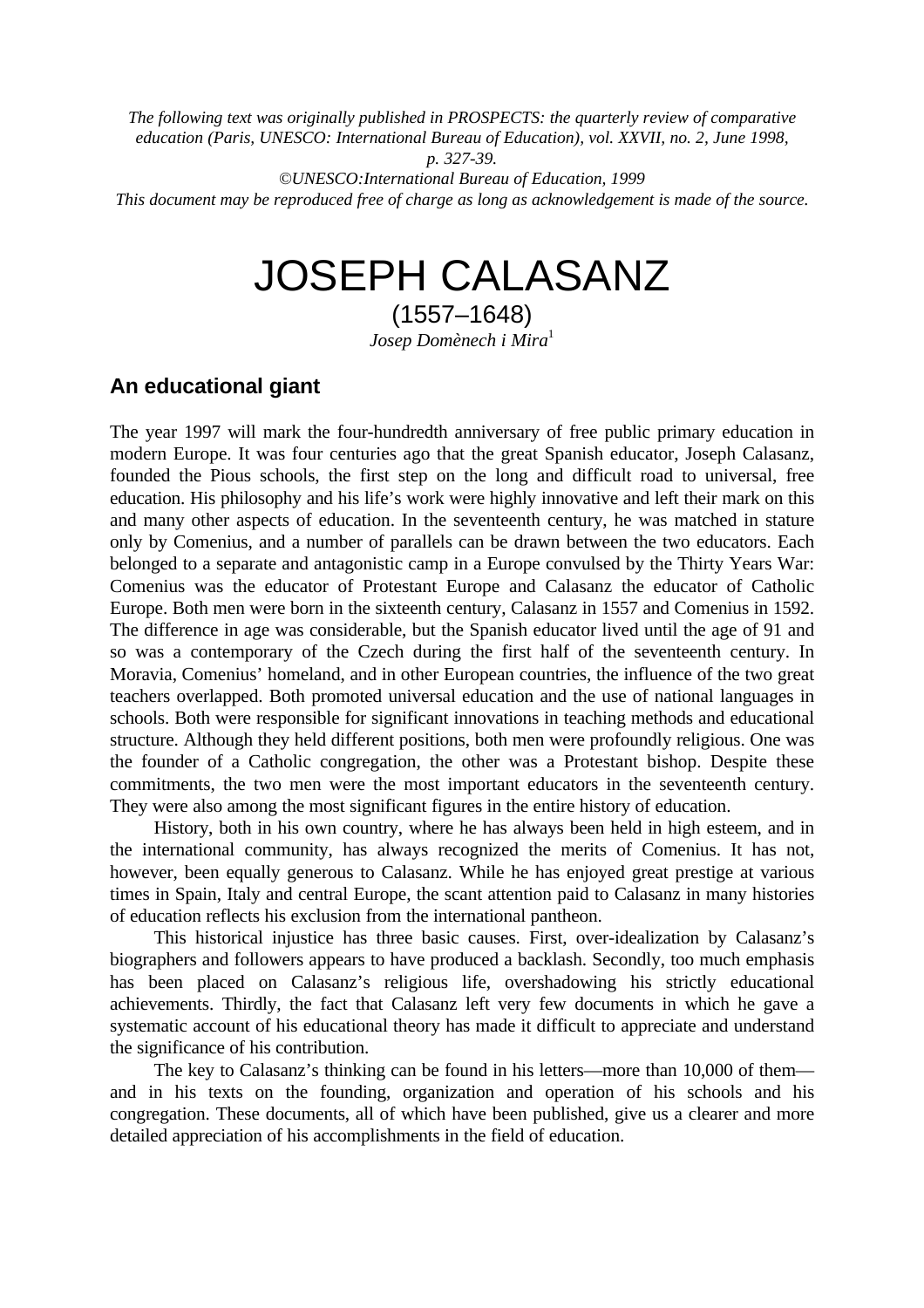## **Biography**

Joseph Calasanz was born in 1557 in the Catalan-speaking Spanish town of Peralta de la Sal, located in Aragon, near to Catalonia. He was the seventh and last son of a family belonging to the lower ranks of the Aragon nobility, the *infanzónes*, 2 and his father, who ran a foundry, was made mayor of Peralta. After completing his primary studies in his home town, the 11-year-old Calasanz went to Estadilla to study the humanities. In 1571 he moved to the nearby city of Lérida, home of the most celebrated university of the ancient kingdom of Aragon, drawing students from Catalonia, Aragon and Valencia, the three major communities of Aragon. As was customary in the medieval era, the students were divided into 'nations' and Calasanz was elected prior of the Aragonese. This was the first recognition of his natural authority and moral stature.

At the university of Lérida, Calasanz studied philosophy and law. He went on to study theology at the University of Valencia and at the University of Alcalá de Henares, and again in Lérida, finally obtaining his doctoral degree. He was ordained as a priest in 1583 and during his ecclesiastical career held various offices in the Catalan region. During that period, Calasanz spent several years in La Seu d'Urgell, a dangerous town close to the border with France. In those days bandits were a serious problem in Catalonia, and conditions were most extreme in the frontier regions: bands of Gascons and Huguenots, involved in the turbulence in neighbouring France, were constantly crossing the border into Catalonia where they ran riot, committing all kinds of outrages and crimes.

It was Calasanz's lot to live in those threatening and insecure times, and the situation was worse in La Seu d'Urgell than elsewhere because the diocese had been without a bishop for some time. The absence of strong authority, which in that epoch was exercized by the bishops, simply encouraged criminality. As secretary of the Cathedral Chapter, Calasanz had broad administrative responsibilities, as may be seen from the ten letters he sent to the viceroy of Catalonia in which he urgently requested help to deal with the dire situation in the region, where murder, pillage and extortion were rife. $3$ 

Calasanz's ties to Lérida were strengthened by other posts he held in the region, including that of inspector of Tremp, a town where a convent of Dominican monks offered instruction in reading and writing. In those days Calasanz was a young man whose tall and powerful physique reflected the tremendous moral, intellectual and spiritual force that was to remain with him throughout his life. The tenacity with which he dedicated himself to his educational mission spoke of a Herculean strength—larger than life—that only a man of extraordinary abilities could sustain.

In his early years in Spain, Calasanz had already shown his concern for the poor and disadvantaged by establishing in Claverol a foundation that distributed food to the destitute each year. The charity remained in existence for nearly two-and-a-half centuries, until 1883. In that revealing initiative taken in his youth, the great social concern that Calasanz would later demonstrate in his educational work was already clear for all to see.

In 1592, at the age of 35, the future educator moved to Rome in the hope of furthering his ecclesiastical career. He lived there for most of his remaining fifty-six years. He became, during this long period, a fully fledged Roman with strong ties to both Rome and Italy, without ever losing touch with his Spanish roots.

Disturbed by the moral and physical degradation of large numbers of Roman children, Calasanz established in 1597 at the Church of Santa Dorotea of Trastévere the first Pious School, which was the first free public school in modern Europe.

In 1600 a Pious School opened in the centre of Rome and soon there were extensions in response to growing demands for enrolment from students who flocked from all over. In 1610 Calasanz wrote the *Documentum princeps* in which he set out the fundamental principles of his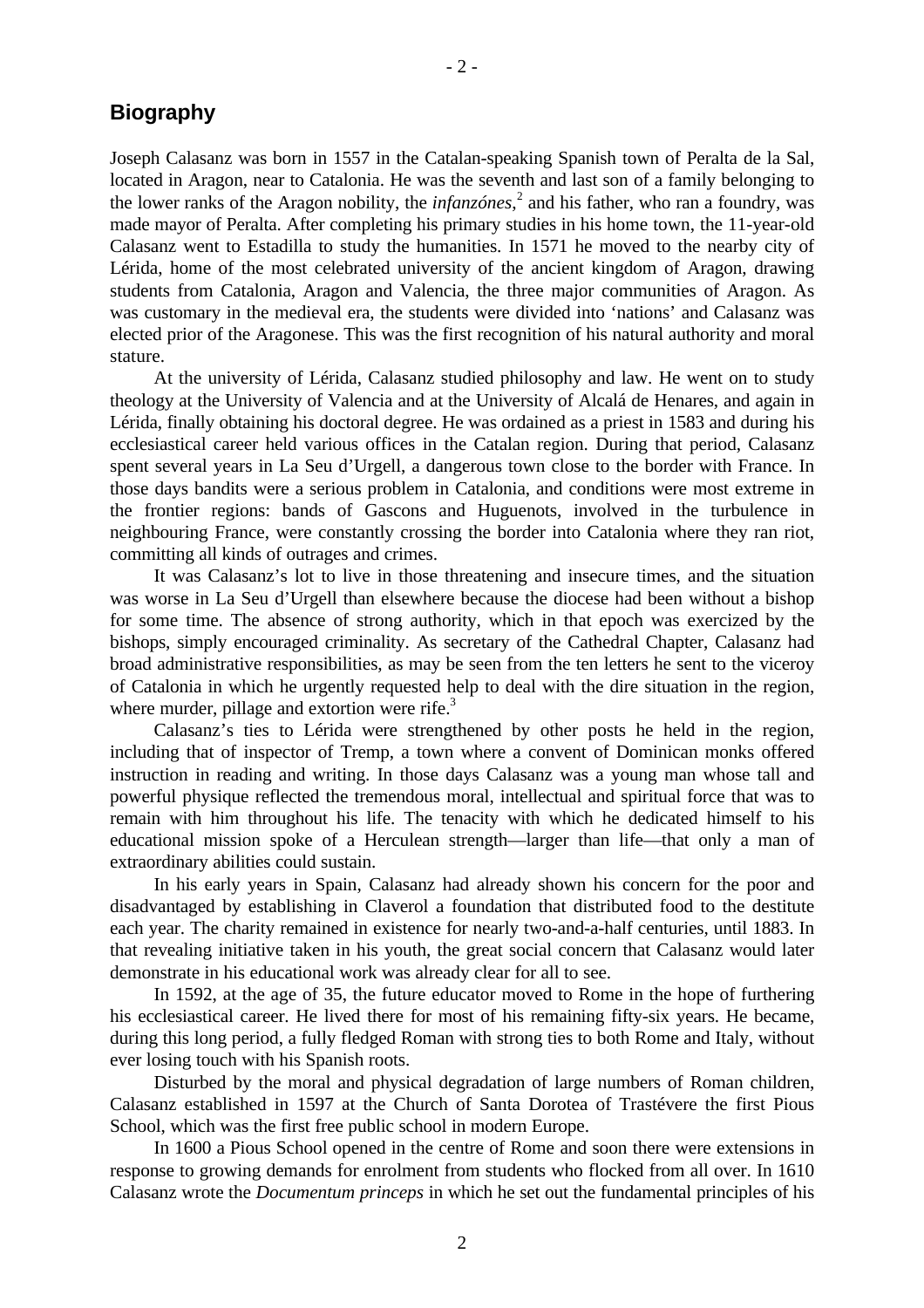educational philosophy. The text was accompanied by regulations for teachers and for students. In 1612, the school moved to San Pantaleón which became the parent house of all the Pious schools.

The first Pious school outside of Rome was established in Frascati in 1616. One year later, Pope Paul V created the Order of the Pious Schools, the first religious congregation dedicated essentially to teaching. During the following years Pious schools were established in various parts of Italy, including Genoa (1625) and Naples (1626). During that period Calasanz drafted the constitutions for the Nazareno College of Rome and was in contact with Galileo. In 1631, he founded the Mikulov College in Moravia where, soon afterwards, he also established the Stráznice and Leipnik colleges. Schools were set up in many other cities in Italy. Because of his earlier ties to the Lérida region in Spain, Calasanz tried in 1638 to establish his first Spanish school in Guissona, but the outbreak of war two years later prevented the completion of the project.<sup>4</sup> In 1642, the Royal College of Warsaw and the Podoliniec College were established in Poland, triggering off a great expansion of Pious schools in Poland.

In that same year, as a result of an internal crisis in the congregation and outside intrigues and pressures, Calasanz was briefly held and interrogated by the Inquisition. The following year, the elderly educator, drawn into a power struggle fuelled by political interests and personal ambitions, was discredited and removed from his post as general of the religious order that he had founded, to be replaced by one of his detractors. In the following years, Calasanz continued to live in disgrace, his religious order was demoted and the whole system built up over the years was in danger of collapse. In 1648, still in disgrace, Calasanz died at the age of 91 and was buried in San Pantaleón. Eight years after Calasanz's death, Pope Alexander VII cleared the name of the Pious schools. Joseph Calasanz was beatified by the Catholic Church in 1748 and canonized nineteen years later. On 13 August 1948, Pope Pious XII declared him patron of all Christian public schools. Today, there are Pious schools in Europe, Africa, the Americas and Asia.

#### **Birth of a vocation**

Arriving in Rome at the end of the sixteenth century, Calasanz discovered a city with serious economic, health and moral problems. For an entire century, urban development had been hindered by various factors: the sacking of Rome in 1527; intermittent epidemics of the plague; and frequent and dangerous bursting of its banks by the River Tiber. As in other European cities of the time, much of the population of Rome was more or less destitute. One social observer commented in 1601: 'In Rome, one sees nothing but beggars and there are so many of them that one cannot stand or walk in the streets without being continually surrounded by them'.<sup>5</sup>

Other religious communities of the time were concerned about this situation and made noble efforts to provide charity to sick and orphaned children. In addition, the city had been markedly influenced by the Council of Trent, which had decreed that the catechism was to be taught to all citizens and especially to the younger generation. It was this combination of urban poverty with a desire for religious and moral renewal that formed the background against which Calasanz got to know the city's fourteen districts. As a member of various confraternities, and especially as the Visitor of one of them, he was thoroughly familiar with the extreme poverty and social and moral degradation existing in certain districts.

The deplorable situation in which many children lived opened Calasanz's eyes to the extraordinary importance of education as a means of promoting social and moral development and of bringing about change. In Rome, an educational vocation was thus awakened that was in complete harmony with his religious mission and to which he would remain faithful throughout his life.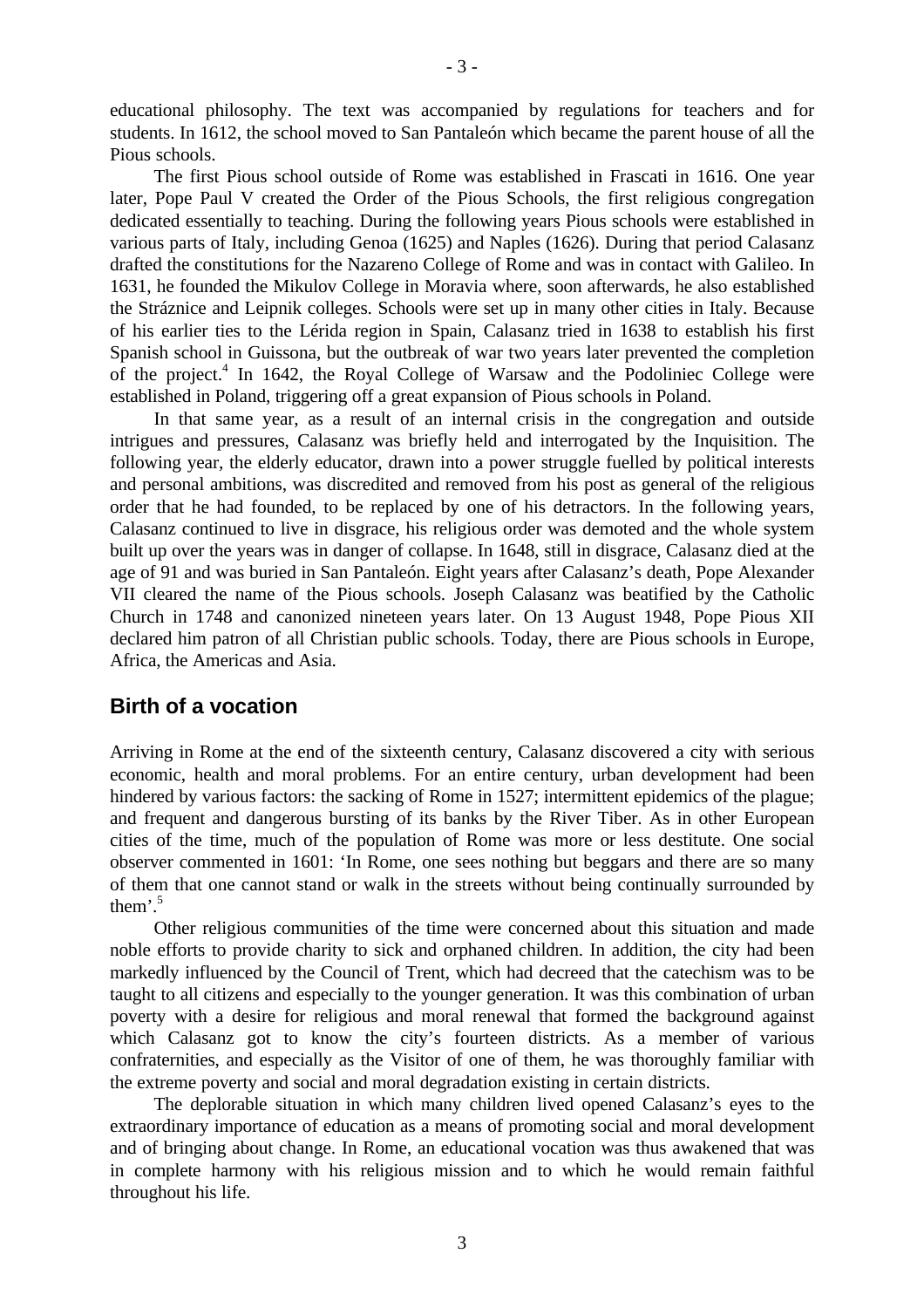Rome in Calasanz's time had some small single-teacher schools enrolling about thirty pupils, run by local teachers.<sup>6</sup> While those schools were open to poor children, only a small number attended because there were very few teachers—only thirteen for the entire city—and their wages were so low that they were unable to offer education to the many poor children in Rome free of charge. There were also prestigious educational establishments teaching the humanities, such as the Roman College run by the Jesuits. But that school only accepted pupils who had already completed their basic studies, thus excluding large sectors of the working class who had never learned to read.

Furthermore, throughout Europe the systems of teaching inherited from the Middle Ages had been transformed by the humanist values of the Renaissance. Much greater emphasis was placed on classical studies, giving rise to an increasingly élitist education system.

Calasanz's many visits to the poor neighbourhoods of Rome made him aware not only of the social situation of the many poor families living there, with their problems of food, hygiene, health and morality, but also of the fact that the talents of some of the children and adolescents in this situation were being wasted. This discovery distressed him greatly and was for him a severe but salutary shock: 'Highly talented youngsters who might give great service to the State remain in the gloom of ignorance for want of instruction, both in literature and morals'.<sup>7</sup>

It was at that moment that the university doctorate who had been hoping to further his ecclesiastical career discovered a vocation for teaching. It was this new interest that really enabled Calasanz to accomplish his priestly vocation. The two approaches were by no means incompatible; in fact, they were mutually supportive and were to be closely linked throughout his life. Calasanz was a priest who found in teaching the most genuine and personal means of expressing his religious aspirations.

During his visits to the poorer quarters of Rome, Calasanz had discovered a small parish school in the Church of Santa Dorotea del Trastévere which, like other schools, accepted only fee-paying students. In 1597, he converted it into a school offering education free of charge to the children of the poor. The establishment of the first Pious school marked the start of Calasanz's prodigious educational career.

Just as Calasanz was discovering his powerful calling for teaching, he was offered a post as canon in the cathedral of Seville. Whereas before, this offer would have been the fulfilment of all his hopes, now it was too late. He had found his true path: 'In Rome I discovered the best way to serve God—by helping these poor children. Nothing in the world could bring me to change my course'.<sup>8</sup>

#### **Educational work**

Several aspects of Calasanz's work as an educator are particularly noteworthy. First, as recognized by such students of his work as Ludovico Von Pastor,<sup>9</sup> Geörgy Santha<sup>10</sup> and Severino Giner,<sup>11</sup> Calasanz was the founder of the first free public school in modern Europe. From its foundation four centuries ago, this type of school has continued to exist until the present day. It was a revolutionary initiative, a radical break with the class privileges that kept the masses marginalized and in poverty. In the history of education, Joseph Calasanz is the great educator of the poor, offering education free of charge to all classes of society, without discrimination. He remained dedicated to those principles throughout his life. There are many examples of the constant vigilance he exercized over his schools in that regard: 'Pupils shall under no circumstances be required to pay for equipment, school desks or other items.<sup>12</sup> 'Teachers are instructed not to request anything of the students.'<sup>13</sup> 'I must advise you that a serious error and negligence has been observed in the schools: buying and selling.<sup>14</sup>

Secondly, in his strict application of Christian principles, Calasanz also taught that discrimination, whether based on social class, race or religion, was wrong. He displayed the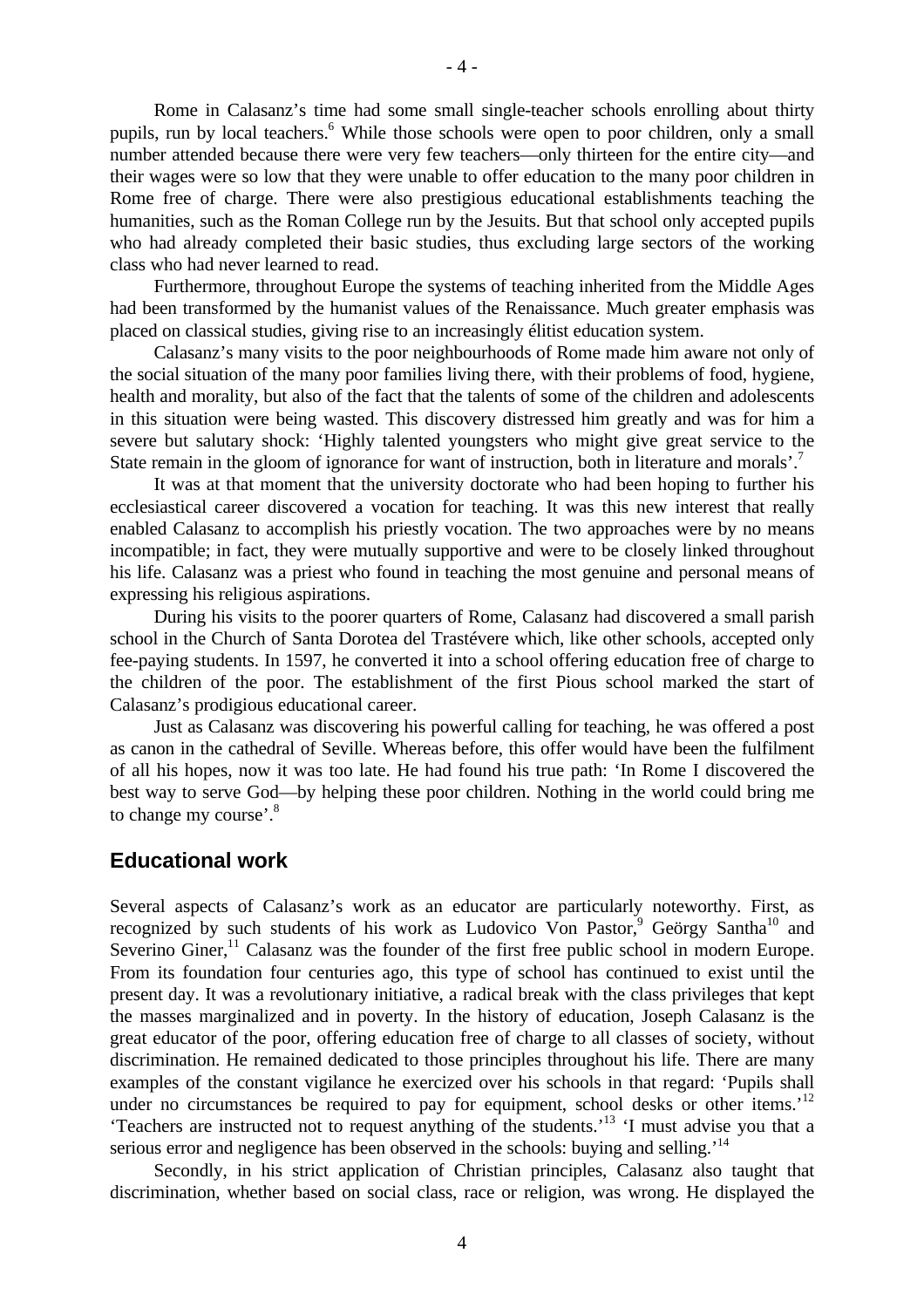same moral courage, as will be seen later, in his attitude to victims of the Inquisition, such as Galileo and Campanella, and in the acceptance of Jewish children in his schools, where they were treated with the same respect as other pupils. For those times, this was outstanding.<sup>15</sup> Similarly, Protestant pupils were enrolled in his schools in Germany.<sup>16</sup> So great and universal was Calasanz's prestige that he was even asked by the Turkish Empire to set up schools there, a request which he could not, to his regret, fulfil, due to a lack of teachers. The sole merits recognized in Calasanz's schools were those of study and virtue.

Thirdly, Calasanz founded, organized and systematized a method of educating primary school pupils through progressive levels or cycles; a system of vocational training; and a system of public secondary education. There could be as many as 1,500 students in one of his schools, making them very different from the other local schools in Rome and elsewhere, which usually had only one teacher. Because of their size, his schools required very detailed and comprehensive organization, and the system of levels and cycles of education played a very important role. In that regard Bau has pointed out: 'The Pious Schools, in particular San Pantaleón in Rome, were at once primary schools, middle schools that trained pupils without career aspirations in the mathematical and writing skills needed for work in offices and shops, and high schools that offered studies in Latin and the humanities'.<sup>17</sup>

# **School organization**

Although classes were sometimes provided for the very young, children usually began school at the age of 6, moving through a succession of nine grades in descending order. Thus, in the ninth grade, children were taught in groups to recognize syllables presented to them on large charts. Reading skills were perfected in the eighth grade: the children read out loud individually to the teacher and corrected each other. Classes were held for two-and-a-half hours mornings and afternoons. A general examination was conducted every four months in all the schools. Students who passed the examination were promoted to the next grade.

Calasanz recommended a maximum of fifty pupils in each class. Nevertheless, class size sometimes reached sixty. To encourage competition, the students were divided into two groups which competed with each other for the best grades.

In an era when no one else was interested in public education, Calasanz managed to set up schools with a highly complex structure. For instance, for the school year 1623/24, the school of San Pantaleón had a staff of thirty-seven, including teachers, supervisors, administrative personnel, nurses and cooks.

Calasanz was concerned with physical education and hygiene. He addressed the subject in various documents and requested school directors to monitor children's health. He made every effort to ensure that the water used in his schools was pure and made sure that the classrooms were whitewashed every year. He insisted on the highest standards of cleanliness in all the auxiliary buildings and especially the washrooms. In many ways, Calasanz anticipated our own times, since he also established complementary facilities including dining halls, cloakrooms and dormitories. He saw to it that the students were provided with the necessary materials free of charge, including paper and ink.

Teachers had to keep three registers: enrolments, attendance and marks. They were required to prepare their lessons in advance and be at their posts before the students arrived. They accompanied the students to their homes after class. Calasanz himself carried out this task until he reached the age of 85.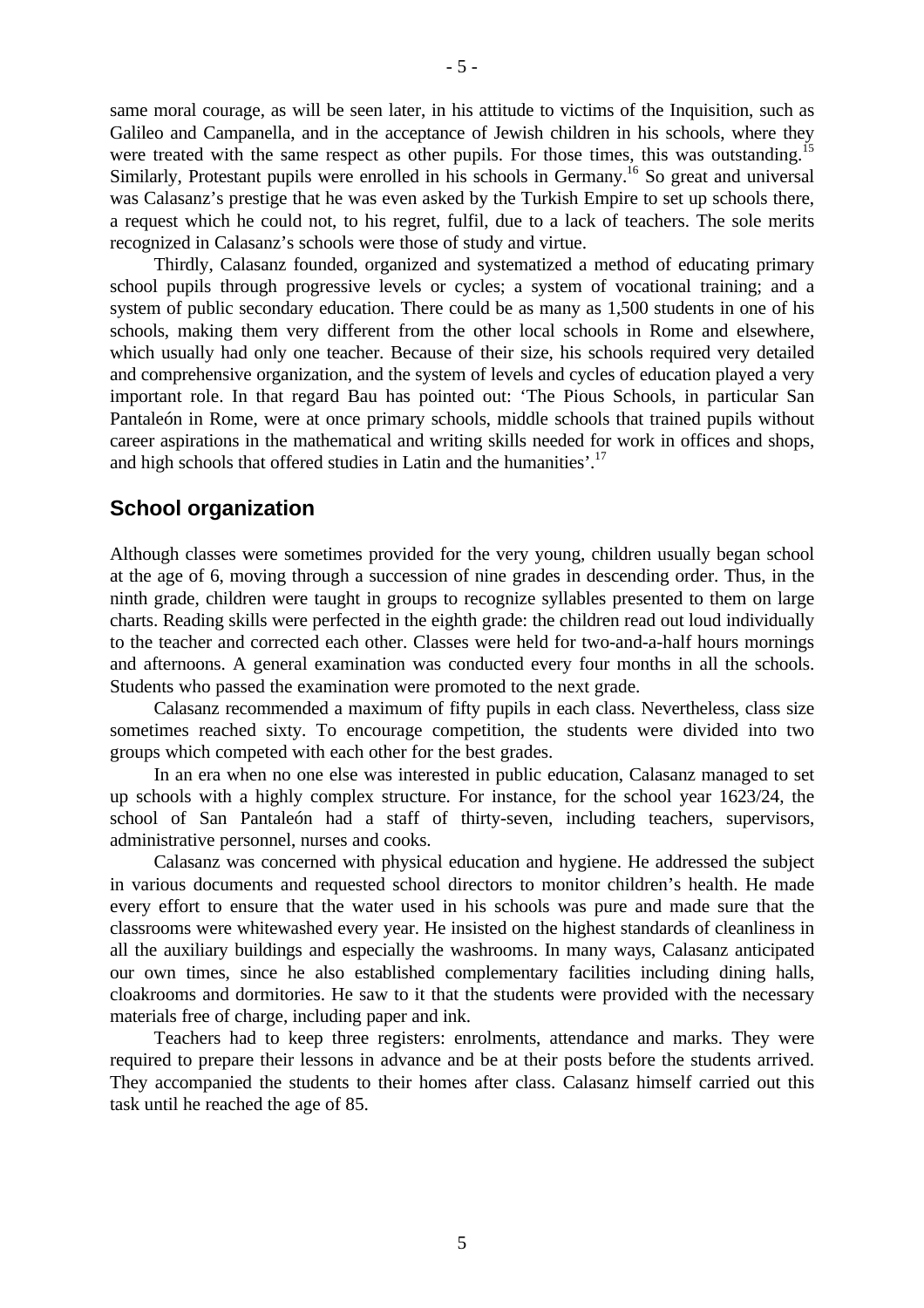#### **Course content**

Students were taught to read both in Latin and in the vernacular. While maintaining the study of Latin, Calasanz was a strong defender of vernacular languages, and had textbooks, including those used for teaching Latin, written in the vernacular. In that respect he was more advanced than his contemporaries. Comenius, for example, was considered a great advocate of vernacular languages, but wrote his own books in Latin.

By the sixth grade, pupils were already proficient at reading. In the fifth grade, they were divided into two groups: those who planned to take up a trade studied mathematics, while those who planned to pursue their studies in the humanities learned grammar. Students in both groups took classes together in writing, where penmanship was stressed.

Calasanz placed great emphasis on the teaching of mathematics. Here, as in many other matters, he was a major innovator who foresaw future trends. Training in mathematics and science was considered very important in the Pious schools, both for pupils and teachers. The educator's preoccupation with this subject occurs constantly in his writing: 'You must perfect yourself as much as possible in mathematics, a very useful subject' (letter to Morelli dated 31 March 1635).<sup>18</sup> 'With regard to the arithmetic division, if anyone demonstrates an aptitude for that subject, encourage him on my behalf and be yourself the first to learn the material' (letter to Bianchi dated 20 July 1634).<sup>19</sup>

The Pious schools never ceased to emphasize the importance of mathematics and science, and references to those subjects can be traced over the centuries. In Spain, for example, a country without a strong scientific tradition, the education provided by the Pious schools in the fields of mathematics and science was very highly regarded. Mariano Cardedera, a Spanish educator of the mid-nineteenth century, noted: 'Under the guidance of the Piarists, the boarding-school students study mathematics, physics, chemistry and natural history [...] In the daytime, the students assiduously study the exact and natural sciences.<sup>20</sup>

The great interest taken by Calasanz in those subjects contrasted with the general lack of concern for them during that period in Europe.

Primary school ended with the fifth grade. In the next four grades, the students completed a humanities curriculum that, in Rome, included studies at the Jesuits' Roman College.

But Calasanz's main concern was undoubtedly the moral and Christian education of his students. As both priest and educator, he considered education to be the best way of changing society. All his writing is imbued with his Christian ideals, and the constitutions and regulations of the Pious schools were based on the same spirit. Calasanz created an ideal image of a Christian teacher and used it to train the more than 500 teachers who worked with him during his lifetime.

## **Discipline**

Calasanz was the first educator to advocate the preventive method: it is better to anticipate mischievous behaviour than to punish it. This method was later developed by St John Bosco, the founder of the Salesian Schools. In terms of discipline, and contrary to the prevailing philosophy of his own and subsequent eras, Calasanz favoured the mildest punishment possible. While believing that punishment was necessary in certain cases, he always preached moderation, love and kindness as the basis of any discipline. 'We must punish with great compassion for that is part of our name and the charity in which believe'  $(20 \text{ June } 1624)$ .<sup>21</sup> 'I wish to remind you that punishment should be used with discretion. The children should be treated with great kindness' (18 December 1626).<sup>22</sup> 'In punishing the children, be kind rather than severe' (10 October 1643). $^{23}$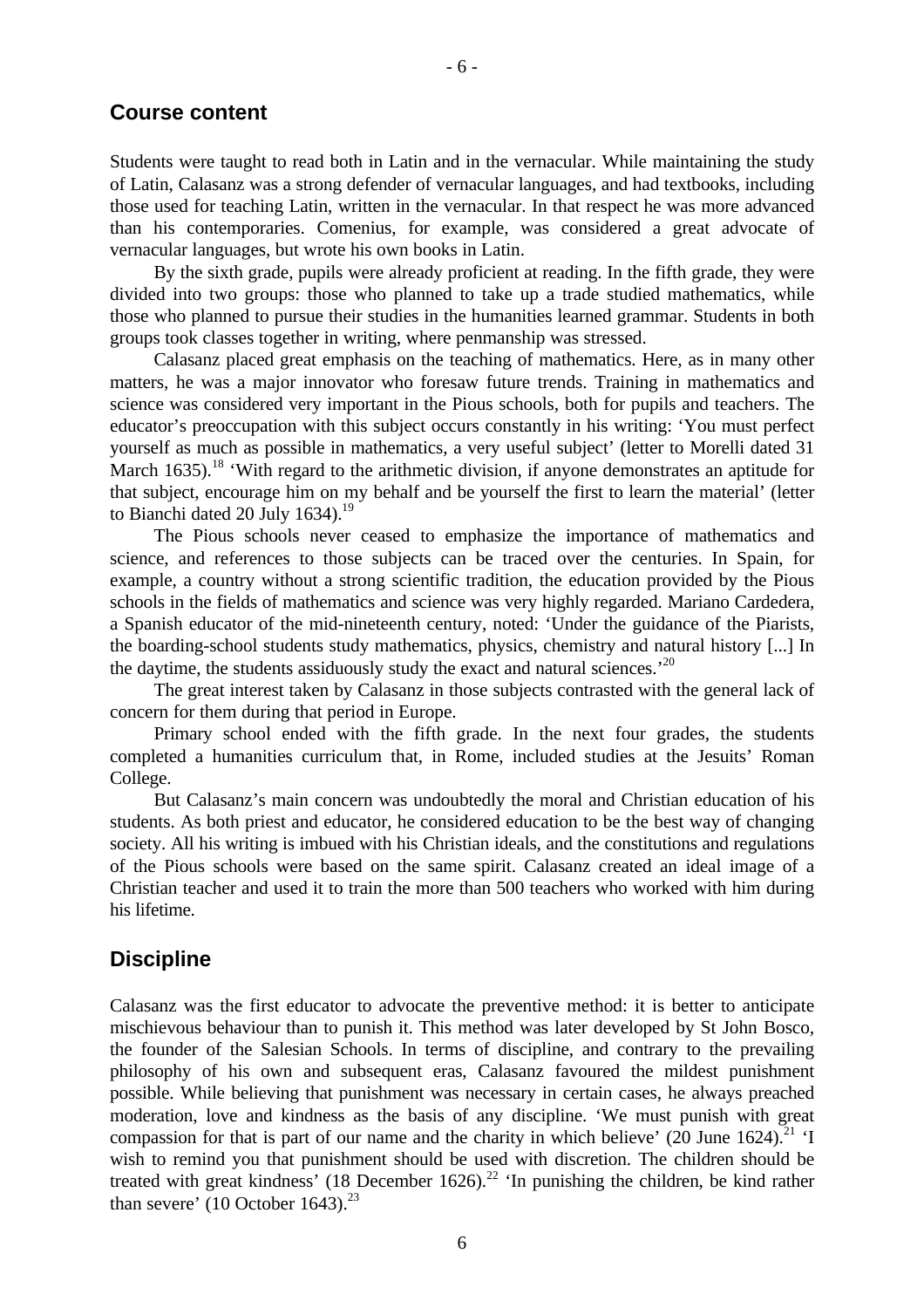Discipline had to be based on firmness and kindness, its main aim being to prevent bad behaviour. If instances of bad behaviour occurred, the main concern should be to avoid a thoughtless reaction and, when the time came to take action, to impose discipline in a way that ensured that the pupil's behaviour would improve.

#### **Calasanz and Galileo**

Knowledge of Calasanz's relationship with one of his great scientific contemporaries, Galileo Galilei (1564–1642) is essential for a proper appreciation of his personality. They were of roughly the same age and both had to live through very trying situations.

These two great men of education and science knew each other, met each other and had a great respect for each other. In fact, they had much in common. First, both advocated the teaching of mathematics and science, which, although it was to be expected of a man of science, was less usual in educators of that period. Analysis of Calasanz's educational work reveals a constant and most unusual interest in the teaching of mathematics. At a time when humanistic studies ruled the roost, Calasanz, without neglecting the humanities, sensed the importance of mathematics and science for the future and issued frequent instructions that mathematics and science should be taught in his schools, and that his teachers should have a firm grounding in those subjects.

With regard to Galileo and mathematics, it should be recalled that some distinguished Piarists were fervent disciples of the great scientist and shared and defended his controversial, indeed revolutionary, view of the cosmos. The Galilean model of the cosmos, which was based on the thinking of Copernicus and Kepler, called into question the Ptolemaic model which had been accepted throughout the Middle Ages. It attracted the interest of the Inquisition, which tried him, condemned him and forced him to retract his theory.

When Galileo subsequently fell into disgrace, Calasanz instructed the members of his congregation to provide him with whatever assistance he needed and authorized the Piarists to continue studying mathematics and science with him. Their dignified and courageous support for Galileo does both Calasanz and the Piarists great credit, bearing witness to the tolerance of a great educationist.

Unfortunately, those opposed to Calasanz and his work used the support and assistance offered by the Piarists to Galileo as an excuse to attack them. The Piarist Francesco Michelini, who was to succeed Galileo in the chair of mathematics, was denounced before the Inquisitor of Florence in these terms:

Professor Francesco Michelini of the Pious schools believes and teaches publicly the doctrine that all things are composed of atoms and not of matter and form, as Aristotle and others have stated. He maintains also that the earth moves and that the sun is fixed, being so convinced of the truth of this doctrine and others of Mr Galileo that he rejects all other theories as false and invalid. He calls himself an opponent of Aristotle, whom he considers an ignoramus, regarding Mr Galileo as an oracle, lauding and extolling him as the wisest of men and attributing all kinds of other honours and distinctions to him.<sup>24</sup>

Despite such attacks, the Piarists continued to support Galileo and remained his fervent disciples. Calasanz had a great admiration for Galileo and held him in high regard: when, in 1637, the great man of science, already elderly, lost his sight completely, Calasanz ordered the Piarist Clemente Settimi to serve as his secretary. Calasanz's instructions to the rector of the College of Florence were clear: '[…] and if Mr Galileo should ever request that Professor Clemente Settimi remain with him overnight, please allow him to do so, and, God willing, he will use the opportunity as he should.<sup> $25$ </sup>

In Florence the Piarists had been placed in charge of a prestigious Advanced School of Mathematics, which played an important role in training the Pious school teachers. Piarists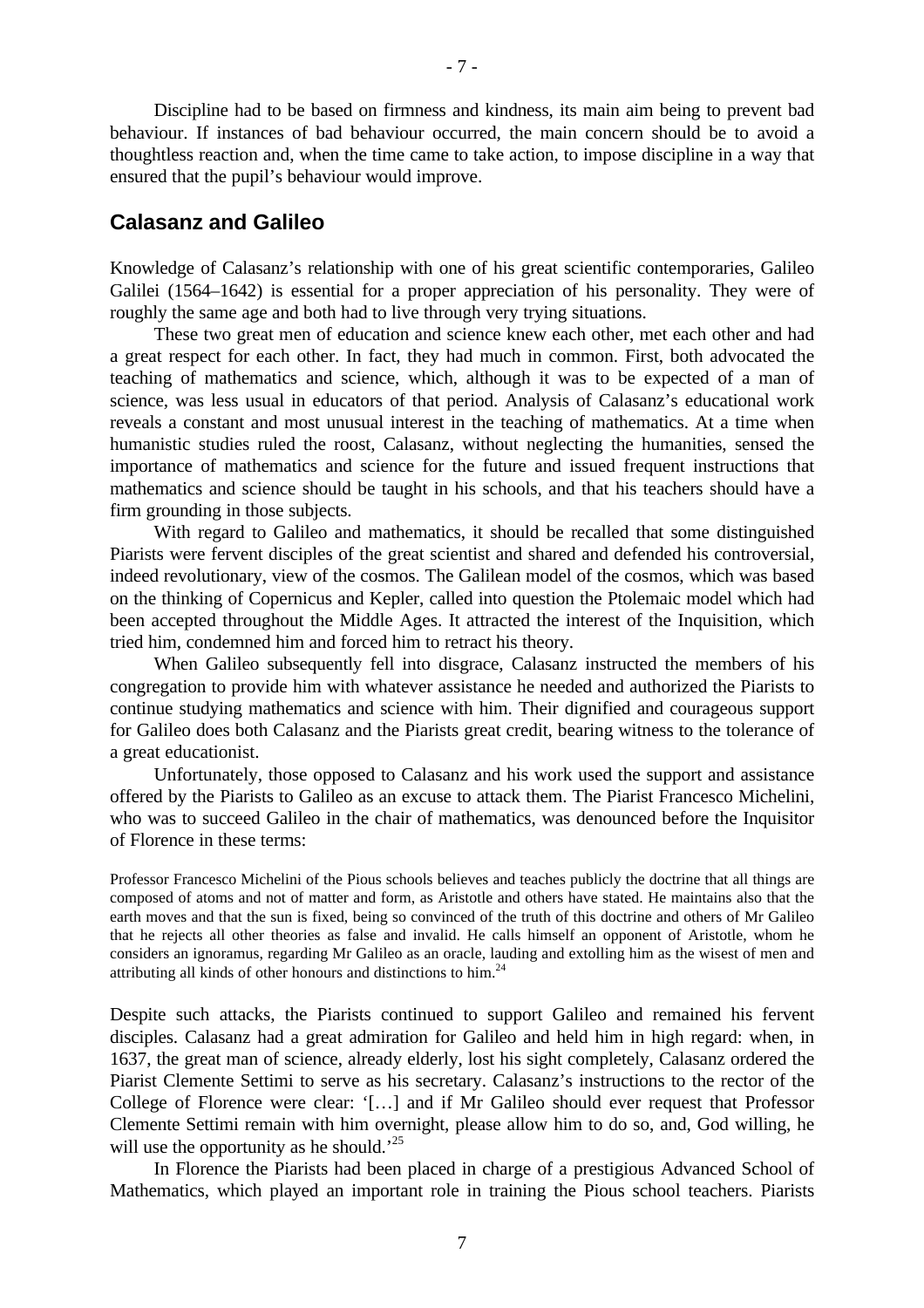who had been students of Galileo were also appointed heads of major mathematics teaching institutions in Rome, Genoa, Naples and Podoliniec (Poland). Many of the teachers and students in those schools became outstanding scientists.

# **Campanella's apology**

Calasanz brought the same understanding and sympathy he had shown to Galileo to his friendship with the great philosopher Tommaso Campanella (1558–1639). Campanella was one of the most profound and fertile minds of his time, producing philosophical works such as *Metafisica* [Metaphysics], Utopian works such as *La città del sole* [The city of the Sun], and political works such as *La monarchia di Spagna* [The Spanish monarchy].

Campanella was also tried several times by the Inquisition and was incarcerated in Naples for more than twenty years. He was a friend of Galileo, with whom he kept up a prolific correspondence, and defended him against the attacks of his enemies in a tract entitled *Apologia pro Galileo* [Apology for Galileo]. Despite the fact that he was a highly controversial figure in his time, Campanella too maintained a strong and fruitful friendship with Calasanz. The philosopher whose Utopian visions proposed social reforms in which the education of the masses played an important part must have been a kindred spirit for Calasanz, who was already putting these Utopian ideas into practice in his work. The theorist and the empiricist, the thinker and the doer, shared the same educational objectives.

Calasanz, with his customary courage and open-mindedness, invited the controversial thinker to Frascatai to help teach philosophy to his teachers. Although brief, the collaboration must have had some impact.

It is not surprising, then, that Campanella, who had rallied to the support of Galileo, also came to the defence of his friend Calasanz. The Pious schools were up against powerful enemies and detractors and, for half a century, Calasanz was subjected to severe internal and external pressures which in the end resulted in a brief period of imprisonment by the Inquisition and, later on, in his destitution as leader of the congregation he had founded. The order itself was demoted and seemed in danger of disappearing completely. The Pious schools needed constant assistance and support in order to survive and the *Liber apolgeticus* [The apology] written by Campanella in their defence was a very significant response to that need. In this work, the philosopher drew attention to the innovative and advanced nature of the work done by Calasanz and systematically refuted all the accusations levelled against the Pious schools. To those who cited Aristotelian doctrine in support of keeping the people in ignorance and attacked Calasanz for teaching science to the poor, on the grounds that this would disturb the peace of the republic, he replied:

Science is the perfection of the soul and of the human race. Therefore, the more widely science is disseminated, the more minds it will improve and harmonize. Aristotle himself, in Book Five of his *Politica*, writes that those who wish to keep the people ignorant so that they can do evil with impunity and without being criticized are tyrants. Depravity in the workers is due to ignorance.<sup>26</sup>

The Apology consisted of a preface and two chapters, the first for the lay readership and the second for the religious community. Both chapters set out the accusations against the Pious schools and the corresponding refutations. The book was an enthusiastic defence of the work of Calasanz.

# **International influence**

Any attempt to accord the Pious schools their rightful place in the history of education would be incomplete without reference to the expansion of the system in countries around the world.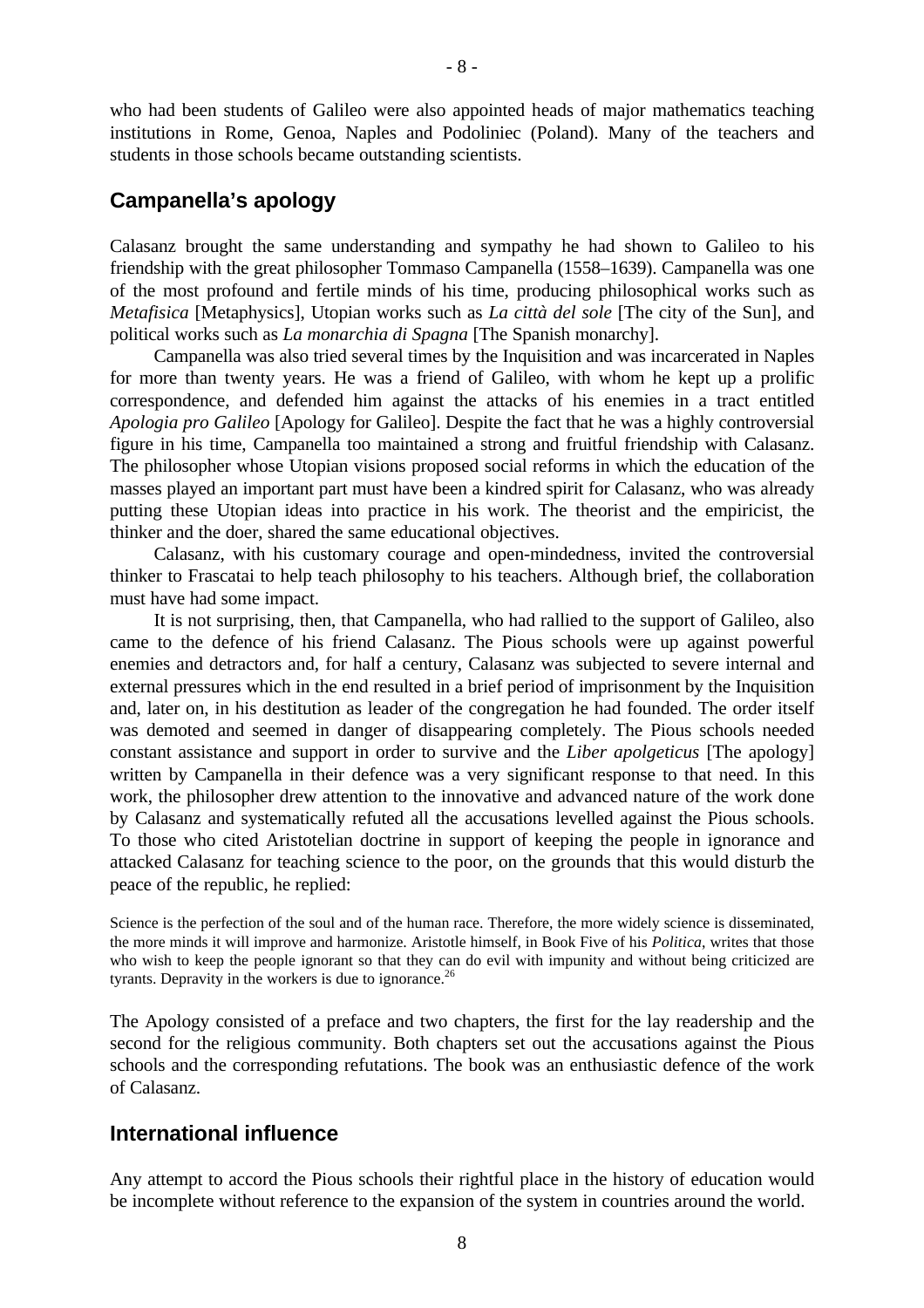But most important of all is the influence—direct and indirect—of Calasanz's work and thought, which led to the subsequent establishment of many other congregations similar to his own. There are eleven religious teaching orders now in existence that were based on Calasanz's ideas. These are, in a sense, branches growing directly from the trunk formed by Calasanz's educational work. Also worthy of mention is the direct influence that Calasanz had on other great educators, such as St Jean-Baptiste de la Salle in the eighteenth century, and St John Bosco, his great admirer, in the nineteenth century. In addition to his influence on similar institutions that were set up after his time, Calasanz's schools served as the model for State public school systems in some European countries.

The Pious schools, with their thousands of students, have educated some of the most important figures of this century, including a number of Nobel Prize winners. In Spain, four Nobel Prize winners—Cajal, Benavente, Aleixandre and Cela—were educated in Pious schools. This is the heritage that the great educator has left to his native country.

### **An educational commemoration**

On the occasion of the four hundredth anniversary of the foundation of the first Pious School, it is historical justice to remind ourselves of the life and work of its founder. The seed that he planted at Santa Dorotea del Trastévere 400 years ago has grown and borne fruit, producing seeds that have been scattered throughout the world. Today there are Pious Schools in twentysix countries on four continents and the doctrine of free and universal education advocated by those schools is accepted as the basis of nearly every education system. The Pious schools have served as a model for many other religious teaching orders which, whether directly or indirectly, have drawn inspiration from the work of Calasanz. With its centuries of experience, its geographical coverage and influence, the educational mission launched by Calasanz is one of the most vital and productive the world has seen. Many of the innovations he brought to teaching and school organization are still valid today.

Calasanz had great breadth of vision and the ability to see far ahead in time. He had a very accurate sense of the social and scientific developments of the future and acted accordingly. While other educators and thinkers spent their time describing Utopias that were unattainable in practice, Calasanz had the courage, energy and skill to realize his own Utopia. His pedagogical achievement is comparable to that of Comenius, the other great educator of that century. But, while Comenius' strong point was theory, Calasanz's achievements were practical achievements. He was, above all, the educator in action.

It thus seems a pity that, although histories of education recognize the contribution of Comenius, Calasanz's importance continues to be overlooked in modern studies of education. It is to be hoped that this commemorative text will go some way to rectifying this injustice.

#### **Notes**

- 1. *Josep Domènech i Mira (Spain)*
	- Doctorate in education. Bachelor's degree in Spanish and Catalan philology from the University of Barcelona. School inspector. Superintendent of Education in Lleida (Catalonia) from 1976 to 1994. Former member of the evaluation commission and current member of the technical commission of the Department of Education of Catalonia. Co-ordinated and taught education courses for teachers at the University for Distance Education. Author of various publications and researcher in the area of comparative education.
- 2. S. Giner, *San José de Calasanz, Maestro y fundador* [St Joseph Calasanz, teacher and founder], Madrid, Biblioteca de autores cristianos, 1992, p. 40.
- 3. C. Bau, *San José de Calsanz* [St Joseph Calasanz], Salamanca, Publicaciones de Revista Calasancia, 1967, p. 47.
- 4. Ibid., p. 254.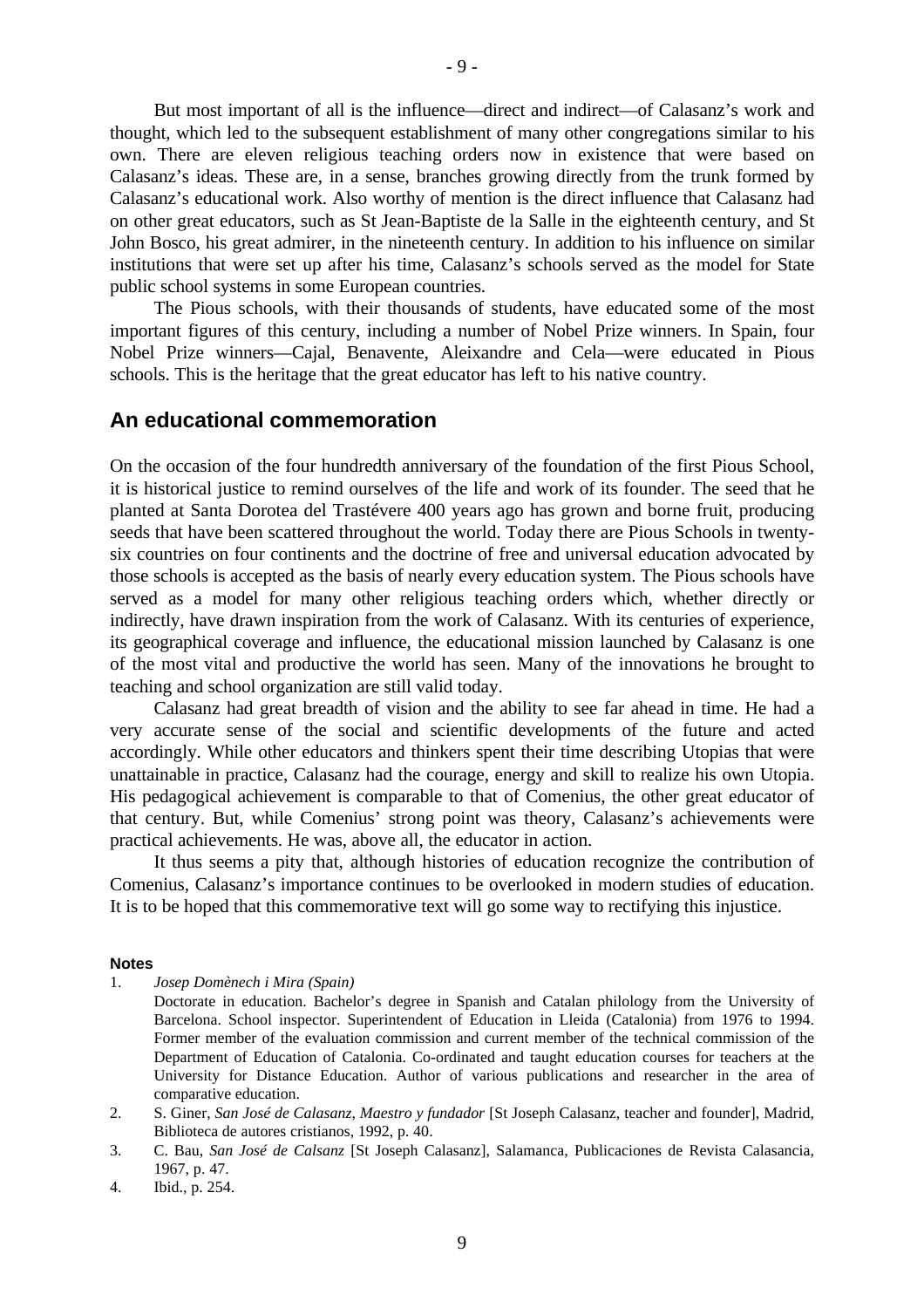- 5. Quoted in G. Santha, *San José de Calasanz : su obra y escritos* [St Joseph Calasanz: his work and writings], Madrid, Biblioteca de autores cristianos, 1956, p. 30.
- 6. Santha, op. cit., p. 36*.*
- 7. Ibid., p. 57.
- 8. Quoted in Giner, op. cit*.*, p. 417.
- 9. Giner, op. cit., p. 659.
- 10. Santha, op. cit., p. 55.
- 11. Giner, op. cit., p. 160.
- 12. Lodegario Picanyol, *Epistolario de San Giuseppe Calasanzio* [Collected letters of Saint Joseph Calasanz], vol. VI, p. 252, letter 2,738, Rome, Editiones Calasanctianae, 1954.
- 13. Ibid., vol. VII, p. 95, letter 3,118.
- 14. Ibid., vol. VII, p. 157, letter 3,208.
- 15. Giner, op. cit., p. 595.
- 16. Ibid.
- 17. Bau, op. cit., p. 165.
- 18. Picanyol, op. cit., vol. VI, p. 15, letter 2,358.
- 19. Ibid., vol. VII, p. 397, letter 3,672.
- 20. M. Carderera, *Diccionario de educación y métodos de enseñanza* [Dictionary of education and teaching methods], p. 285, Madrid, Imprenta A. Vicente, 1855.
- 21. Picanyol, op. cit., vol. II, p. 238, letter 224.
- 22. Ibid., vol. III. p. 68, letter 566.
- 23. Ibid., vol. VIII, p. 211, letter 4,138.
- 24. Quoted in Bau, op. cit., p. 298.
- 25. Picanyol, op. cit., vol. VII, p. 65, letter 3,074. The original text in Italian is as follows: 'Et se per caso il Sig. Galileo dimandase, che qualche notte restasse lá il P. Clemente, V.R. glielo permetta e Dio voglia, che en sappia cavare il profitto che doveria.'
- 26. Tomas Campanella, *Apología de las Escuelas Pías* [Apology for the Pious Schools], quoted in: Santha, op. cit., p. 726.

#### **References**

- Asiaín, M.A. *El año con Calasanz* [The year with Calasanz]. Salamanca, I.C.C.E., 1991. 751 p. [An annotated selection of approximately 1,500 brief texts by Calasanz.]
- Bau, C. *San José de Calasanz*. Salamanca, Publicaciones de Revista Calasancia, 1967. 419 p.
- Campanella, T. Libro apologético contra los impugnadores de las Escuelas Pias [An apologia against opponents of the Pious Schools]. In: Santha, G., ed. *San José de Calasanz*, Madrid, Biblioteca de autores cristianos, 1956.
- Canata, A. *Educador católico* [The Catholic educator]. Barcelona, Ediciones Gala Calasancia, 1943. 377 p.
- Cueva, D. *Calasanz mensaje espiritual y pedagógico* [Calasanz: a spiritual and educational message]. Madrid, Publicaciones I.C.C.E., 1973. 380 p. [A selection of Calasanz's thoughts grouped under subject headings.]
- ——. Congregaciones afines [Related congregations]. In: Giner, S., et al., eds. *Escuelas Pias: ser e historia.* Salamanca, Ediciones calasancias, 1978.
- Flaubel Zapata, V. *Antología Pedagógica Calasancia* [Calasanz's educational works: an anthology]. Salamanca, Publicaciones de la Universidad Pontificia, 1988. 180 p. [A selection of educational documents and texts by Calasanz grouped under subject headings.]
- ——. Escolapios memorables por su santidad. Escolapios peritos en ciencias eclesiásticas. De las ciencias al arte de educar. Ex alumnos célebres de las Escuelas Pías [Saintly Piarists. Piarists learned in ecclesiastical sciences. From the sciences to the art of education. Famous former students of the Pious Schools]. In: Giner, S., et al., eds. *Escuelas Pias : ser e historia*. Salamanca, Ediciones calasancias, 1978. 410 p.
- Giner, S., et al., eds. *Escuelas Pias: ser e historia* [The pious schools: present and past]. Salamanca, Ediciones calasancias, 1978. 410 p.
- Giner Guerri, S. *San José de Calasanz : maestro y fundador* [Saint Joseph Calasanz: teacher and founder]. Madrid, Biblioteca de autores cristianos, 1992. 1,122 p.
- ——. *San José de Calasanz* [Saint Joseph Calasanz]. Madrid, biblioteca de autores cristianos, 1985. 271 p.
- ——. La vocación escolapia. Síntesis cronológicas, estadísticas y mapas históricos. Bibliografía y biógrafos de San José de Calasanz. Obispos escolapios [The Piarist vocation. Chronologies, statistics and historical maps. Bibliography and bioigraphies of Saint Joseph Calasanz. Piarist bishops]. In: Giner, S., et al*.,* eds., op. cit.